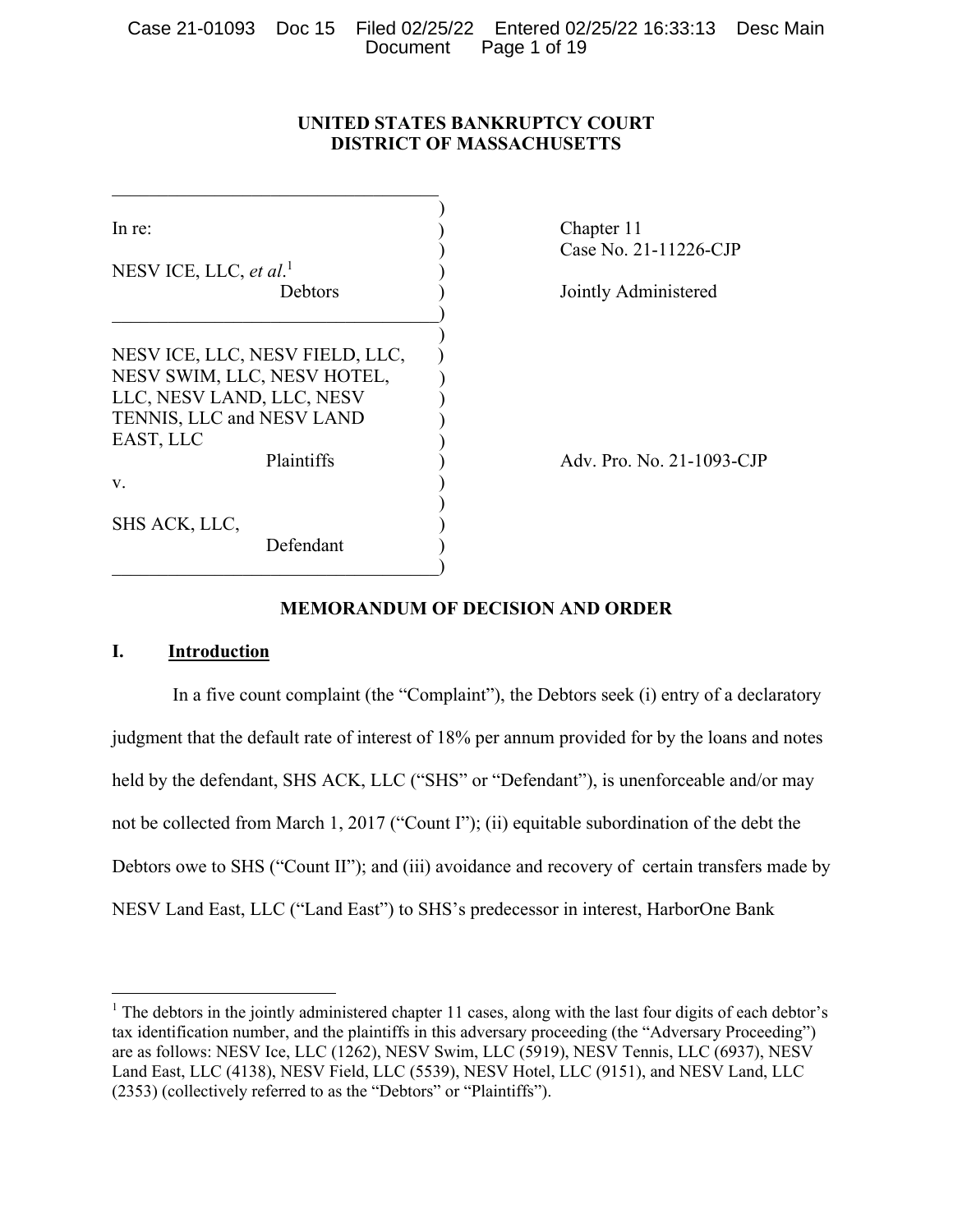## Case 21-01093 Doc 15 Filed 02/25/22 Entered 02/25/22 16:33:13 Desc Main Document Page 2 of 19

("HarborOne" or the "Lender"), pursuant to Mass. Gen. Laws. ch.  $109A$ ,  $\S$ § 5, 6 and 11 U.S.C. § 548 ("Counts III-V").<sup>2</sup> SHS moves to dismiss (Dkt. No. 4) (the "Motion") all counts of the Complaint under Fed. R. Civ. P. 12(b)(6), as made applicable by Fed. R. Bankr. P. 7012(b). For the reasons below, I DENY the Motion in part and GRANT the Motion in part, with leave for the Debtors to amend the Complaint.

# **II. Legal Standard**

"To survive a motion to dismiss, a complaint must contain sufficient factual matter, accepted as true, to 'state a claim to relief that is plausible on its face.'" *Ashcroft v. Iqbal*, 556 U.S. 662, 678 (2009) (quoting *Bell Atl. Corp. v. Twombly*, 550 U.S. 544, 570 (2007)). The Court presumes all well-pleaded allegations are true, resolves reasonable doubts and inferences in the pleader's favor, and views the complaint in the light most favorable to the non-moving party. *See Twombly*, 550 U.S. at 555. The allegations must "possess enough heft" to establish an entitlement to relief and require more than "labels and conclusions" or "a formulaic recitation of the elements of a cause of action[.]" *Id*. The issue is not whether a plaintiff will ultimately prevail, but whether the plaintiff is entitled to present evidence in support of its claim. *Id*. at 563 n.8.

"Under Rule  $12(b)(6)$ , the [trial] court may properly consider only facts and documents that are part of or incorporated into the complaint . . . . " *Trans-Spec Truck Serv., Inc. v. Caterpillar Inc.*, 524 F.3d 315, 321 (1st Cir. 2008). "From this rule, the First Circuit makes 'narrow exceptions for documents the authenticity of which are not disputed by the parties; for official public records; for documents central to plaintiff['s] claim; or for documents sufficiently referred to in the complaint.'" *Lowenstern v. Residential Credit Sols.*, No. CA 11-11760-MLW,

<sup>&</sup>lt;sup>2</sup> Unless otherwise noted, all section references herein are to Title 11 of the United States Code, 11 U.S.C. §§ 101, *et seq.*, as amended (the "Bankruptcy Code" or the "Code").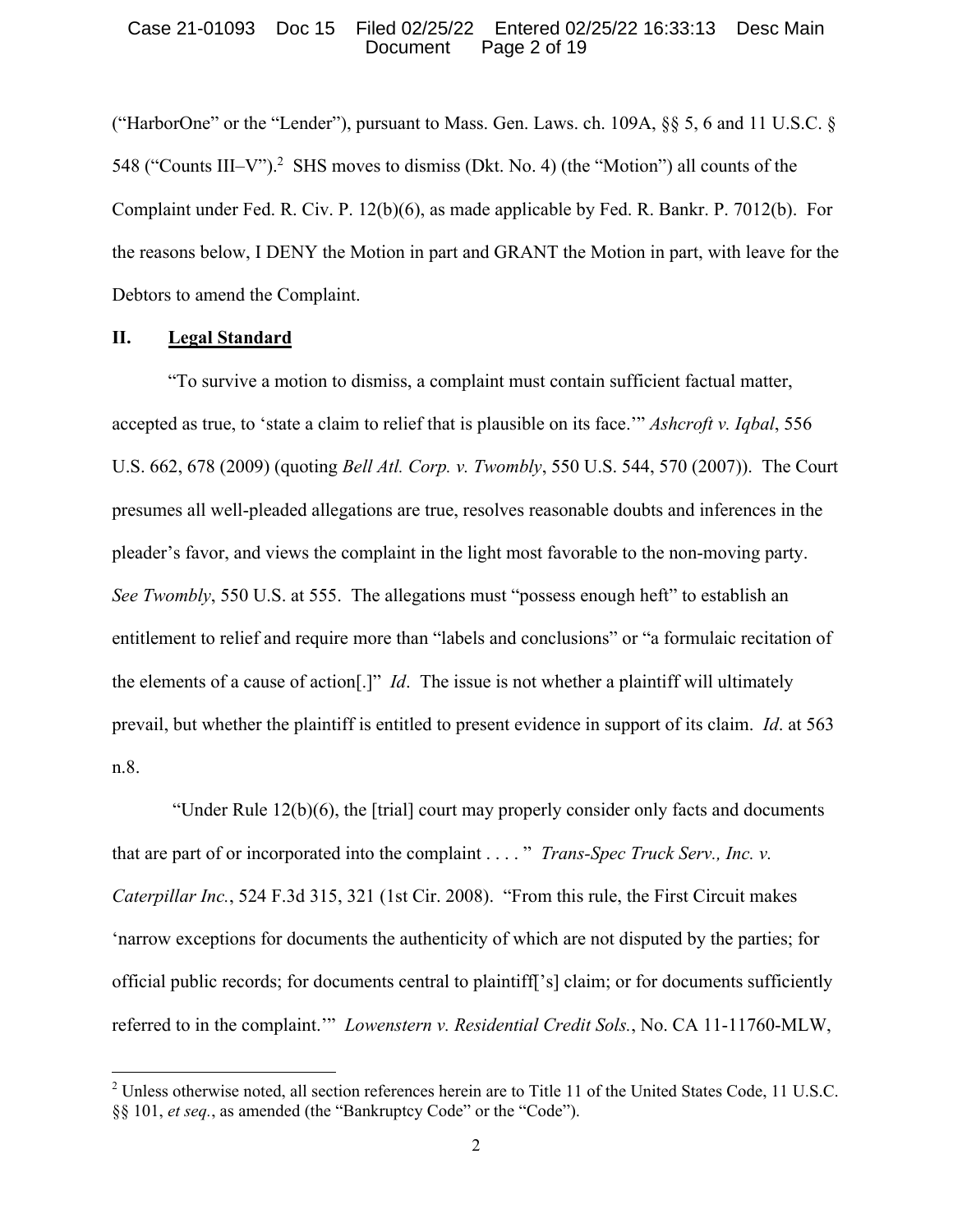# Case 21-01093 Doc 15 Filed 02/25/22 Entered 02/25/22 16:33:13 Desc Main Document Page 3 of 19

2013 WL 697108, at \*3 (D. Mass. Feb. 25, 2013) (quoting *Watterson v. Page*, 987 F.2d 1, 3–4 (1st Cir. 1993)). "When . . . a complaint's factual allegations are expressly linked to—and admittedly dependent upon—a document (the authenticity of which is not challenged), that document effectively merges into the pleadings and the trial court can review it in deciding a motion to dismiss under Rule 12(b)(6)." *Beddall v. State St. Bank & Trust Co.*, 137 F.3d 12, 16– 17 (1st Cir.1998); *see also Clorox Co. P.R. v. Proctor & Gamble Commercial Co.*, 228 F.3d 24, 32 (1st Cir. 2000) (holding that, in ruling on a motion to dismiss, a court "'may properly consider the relevant entirety of a document integral to or explicitly relied upon in the complaint, even though not attached to the complaint, without converting the motion into one for summary judgment.'" (quoting *Shaw v. Digital Equip. Corp.*, 82 F.3d 1194, 1220 (1st Cir. 1996)). "When such documents contradict an allegation in the complaint, the document trumps the allegation." *Lowenstern*, 2013 WL 697108, at \*3 (citation omitted).

# **III. Discussion**

# A. Count I (Declaratory Judgment – Claim for Default Interest)

Count I of the Complaint seeks entry of a declaratory judgment that SHS improperly claims a right to payment of default interest. In essence, it is a limited objection to what was, at the time of the filing of the Complaint, the anticipated proof of claim of SHS. $3$  The Debtors

<sup>&</sup>lt;sup>3</sup> SHS had not yet filed its proof of claim when the Debtors commenced the Adversary Proceeding. SHS subsequently filed a secured proof of claim (the "Claim") in the amount of \$18,928,809.92 (the "Claim"). SHS had initially argued in the Motion that under both Fed. R. Bankr. P. 3007 and 7001(2) that a request for declaratory relief which would determine the amount of SHS's secured claim would be both improper in the context of an Adversary Proceeding and generally premature in the absence of a claim having been filed against the Debtors' estates. SHS agreed on the record at the hearing on the Motion that now that it has filed the Claim, it no longer had a procedural objection to the declaratory judgment count, since an objection to claim may be asserted in an adversary proceeding pursuant to Fed. R. Bankr. P. 3007(b) and Count I is essentially an objection to the default interest components of the Claim. After the Motion had been taken under advisement, the Debtors separately objected to the Claim (Bankr. Dkt. No. 270) (the "Claim Objection") and that matter has been consolidated with the Adversary Proceeding. *See* Ord. (Bankr. Dkt. No. 285). The deadline for SHS to respond to the Claim Objection has been stayed pending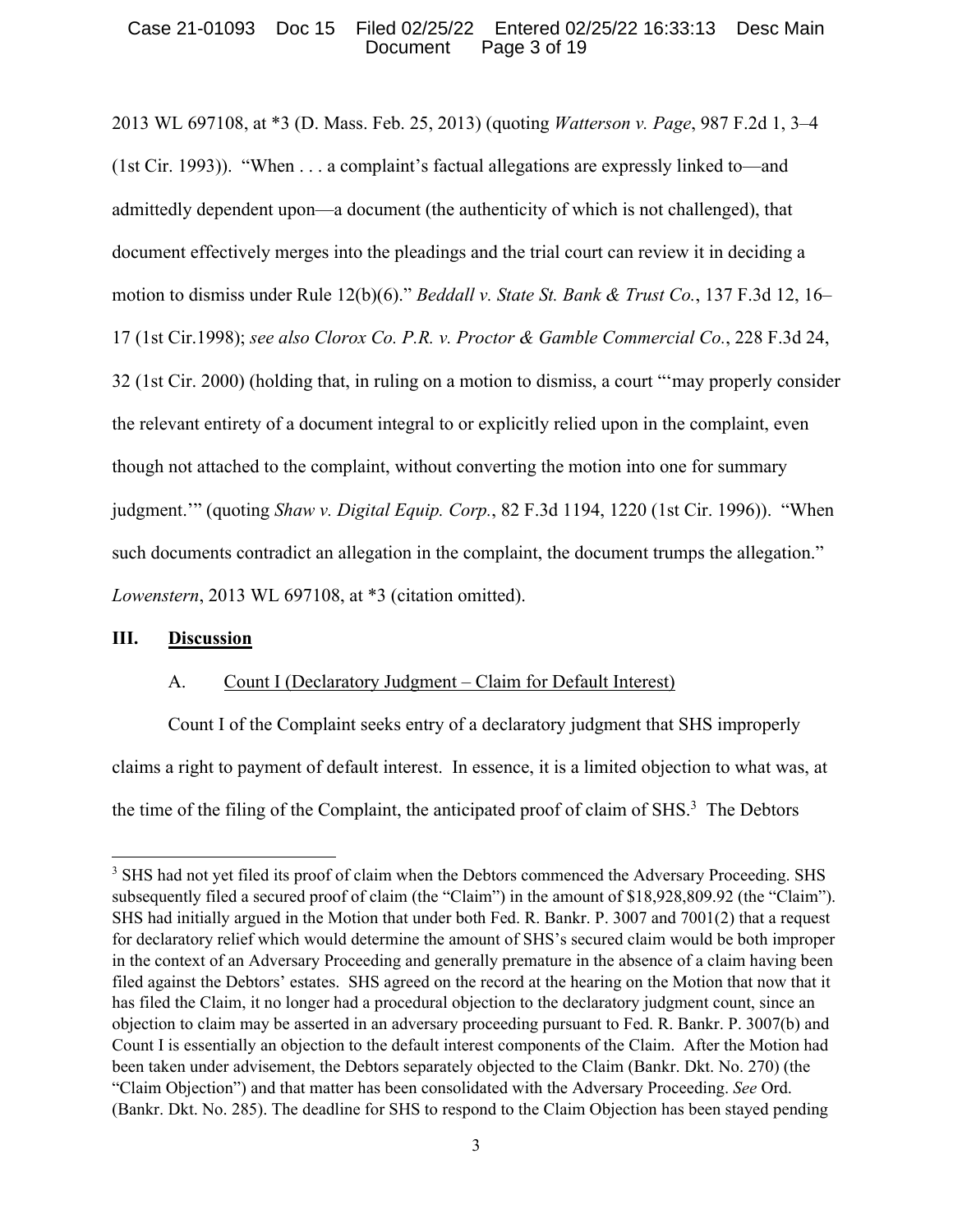# Case 21-01093 Doc 15 Filed 02/25/22 Entered 02/25/22 16:33:13 Desc Main Document Page 4 of 19

assert five theories as to why SHS is not entitled to claim the amount of default interest that it has asserted: 1) the applicable loan documents do not provide for the accrual of default interest as claimed by SHS; 2) HarborOne "agreed" not to demand the payment of default interest for some or all of the claimed accrual periods prior to its assignment of the loan to SHS; 3) the claimed default interest is unenforceable under applicable law as a penalty; 4) HarborOne failed to demand payment of default interest prior to the assignment of the loans to SHS; and 5) the claimed default interest and loan terms violate Mass. Gen. Laws. ch. 271, § 49, the general criminal usury statute. These legal theories are not described this way in the Complaint and were more fully set out in the Debtors' response to the Motion and in argument. I must determine whether the Complaint, itself, contained sufficient factual allegations to state a plausible claim for relief.

The Complaint references numerous documents that were not attached as exhibits. In connection with its Motion, SHS filed the Affidavit of Christopher Marks [Dkt. No. 6] (the "Marks Affidavit") and attached loan documents and notices, many of which appear to be referenced in the Complaint.<sup>4</sup> SHS has asserted that I should consider these documents in

resolution of the Motion. As the Debtors have been granted leave to amend certain aspects of the Complaint, including Count I to correct stated deficiencies, the Debtors shall incorporate the Claim Objection into their amended complaint.

<sup>&</sup>lt;sup>4</sup> On or about June 24, 2016, HarborOne, SHS's predecessor in interest, made loans to certain of the Debtors including a construction loan in original principal amount of \$9,506,000 (the "Construction Loan" or "Construction Loan Agreement") and a term loan in the principal amount of \$1,960,000 (the "Term Loan" or "Term Loan Agreement") (together, the "Loans"). With respect to the Construction Loan, NESV Ice, LLC ("Ice") was the borrower and the remainder of the Debtors, other than Land East initially, were corporate guarantors, along with Ajax 5Cap NESV, LLC. Stuart Silberberg guarantied the Construction Loan individually. The borrowers regarding the Term Loan were the Debtors, other than NESV Ice, LLC ("Ice") and Land East. Ice was a corporate guarantor, along with Ajax 5Cap NESV, LLC, and Stuart Silberberg guarantied the Term Loan individually.

The only documents attached to the Complaint as Exhibit A were account statements as of December 31, 2020 from HarborOne regarding the Construction and Term Loans.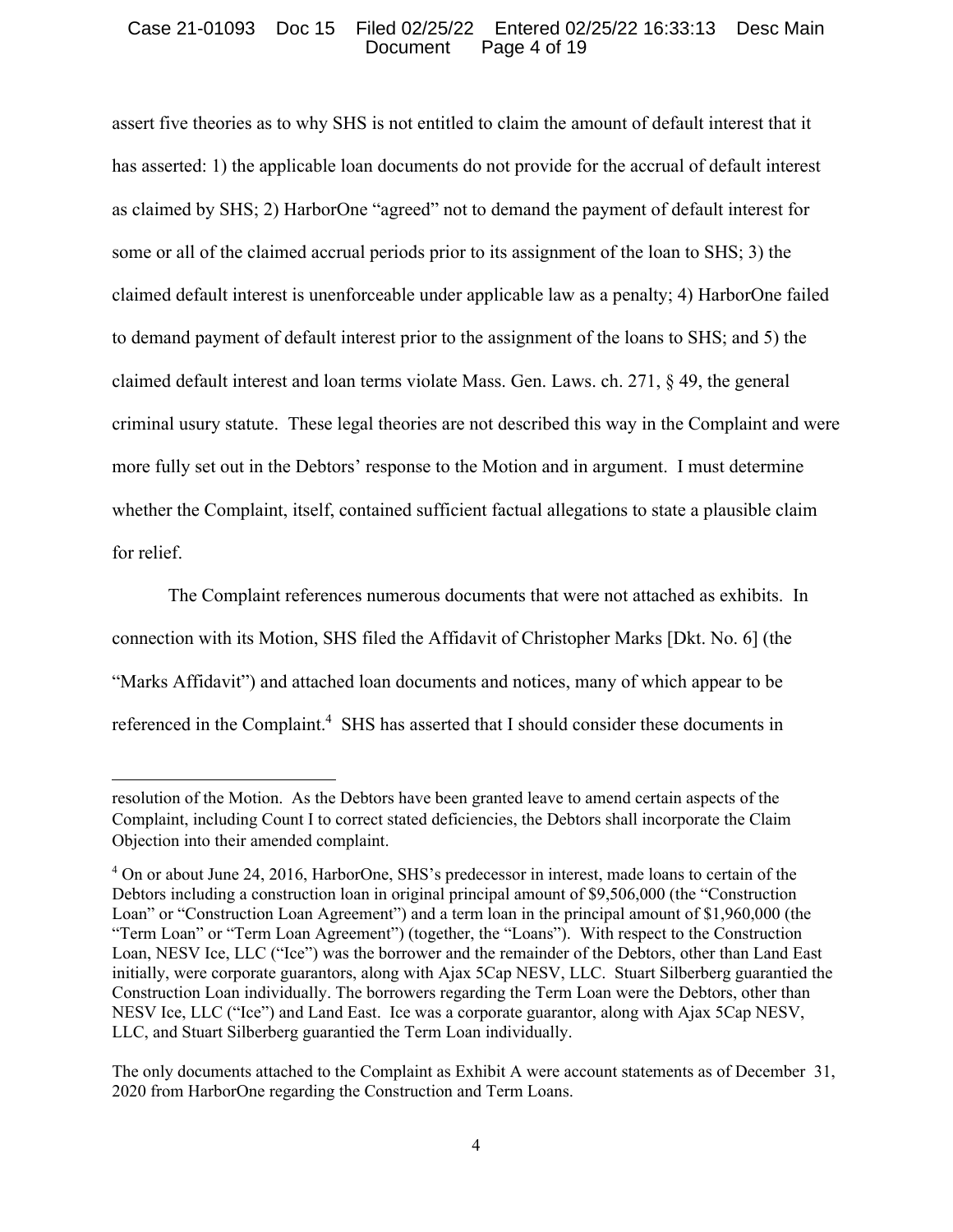## Case 21-01093 Doc 15 Filed 02/25/22 Entered 02/25/22 16:33:13 Desc Main Document Page 5 of 19

deciding the Motion. In ruling on the Motion, I must consider the Complaint and the documents attached to it, as well as other materials fairly incorporated within it, including documents referenced in the Complaint, but that are not attached to it. *See, e.g., Rodi v. S. New England Sch. of Law*, 389 F.3d 5, 12 (1st Cir. 2004) (concluding that "[i]n ruling on whether a plaintiff has stated an actionable claim, an inquiring court, be it a trial or appellate court, must consider the complaint, documents annexed to it, and other materials fairly incorporated within it[; t]his sometimes includes documents referred to in the complaint but not annexed to it" (citations omitted)); *Beddall*, 137 F.3d at 16–17. Given that there does not appear to be any dispute as to the authenticity of the documents attached to the Marks Affidavit or that certain of those documents are referenced or relied on in the Complaint, I have considered such documents in determining the Motion.<sup>5</sup>

The parties fundamentally disagree on the interpretation of certain critical provisions of the loan documents that govern SHS's entitlement to default interest. After considering the terms of the Construction Loan Agreement and related promissory note, the Complaint states a

Copies of the Construction Loan Agreement and Term Loan Agreement are attached to the Marks Affidavit as Exhibits B and C, respectively. Copies of the promissory notes evidencing the Construction Loan and Term Loan obligations are attached to the Marks Affidavit as Exhibit D (the "Construction Note") and Exhibit E (the "Term Note"), respectively. The Marks Affidavit also attaches copies of guaranties executed by certain Debtors and non-debtors (Exhibits F, G, and H) and default letters sent by the Lender dated April 10, 2019 regarding the Construction Loan (Exhibit I), August 2, 2019 regarding the Term Loan (Exhibit J), and December 22, 2020 with respect to both loans (Exhibits M and Exhibit N).

Land East subsequently became obligated as an additional guarantor on the Loans in connection with certain amendments executed on or about July 24, 2020, *see* First Omnibus Amendment to Loan Agreement and Other Loan Documents as to the Construction and Terms Loans, Marks Affidavit Exhibits K and L, and as described in Part B(iii), *infra*.

<sup>&</sup>lt;sup>5</sup> The Court declines to consider certain allonges to the Construction Note and Term Note dated December 22, 2020 submitted by SHS as Exhibits O and P to the Marks Affidavit, as they were not otherwise referenced in the Complaint and appear to relate to an Assignment and Assumption Agreement between HarborOne and SHS which is not part of the record.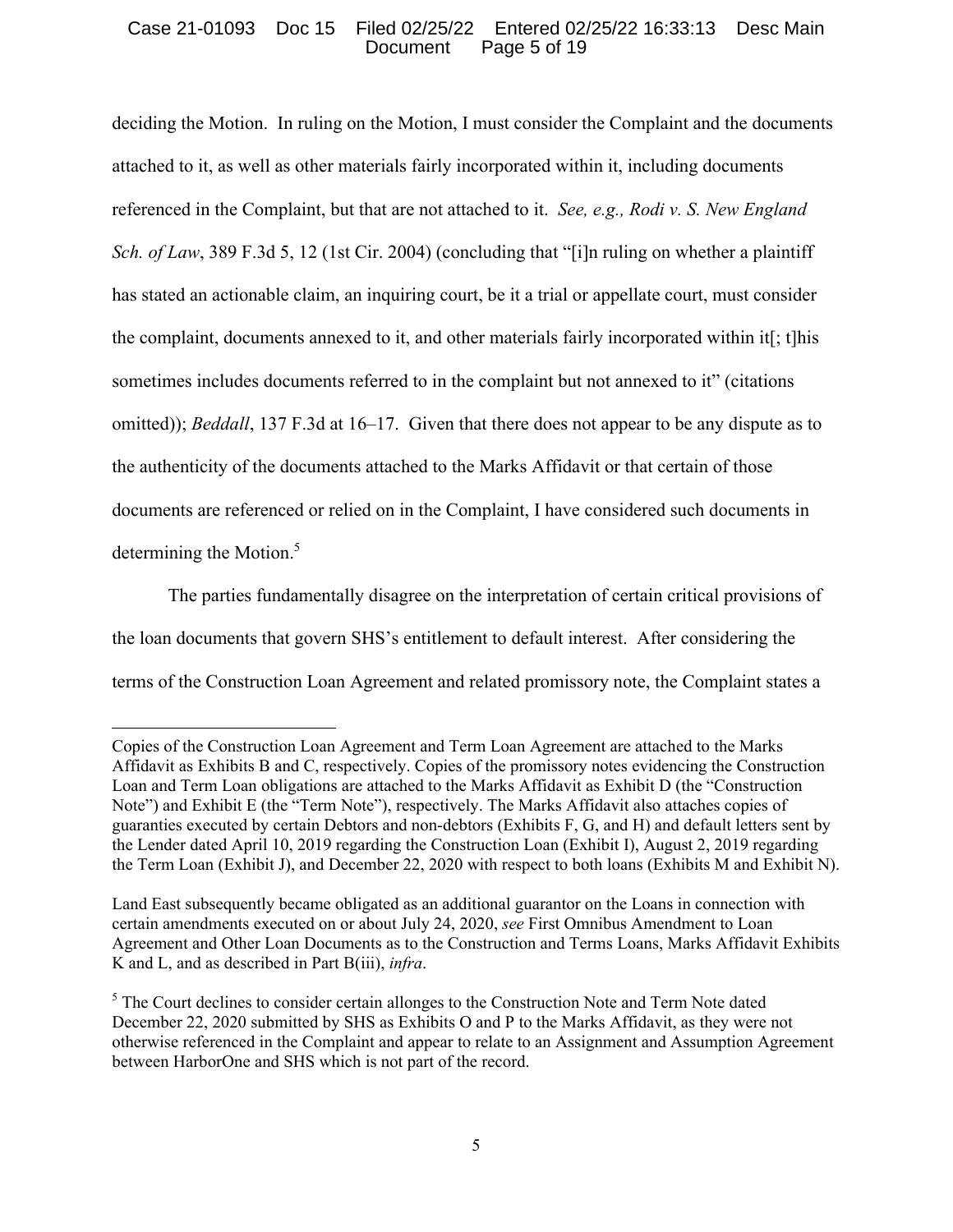#### Case 21-01093 Doc 15 Filed 02/25/22 Entered 02/25/22 16:33:13 Desc Main Document Page 6 of 19

plausible claim that SHS's claim is overstated as to default interest. It appears undisputed that Ice, the "Borrower" under the Construction Loan Agreement failed to comply with § 7.19(d) of the agreement because it did not deposit, or cause NESV Swim, LLC to deposit, an initial deposit of \$200,000 with HarborOne after failing to obtain a certain ground lease as required by the anniversary date set forth in that section of the agreement, which amount was to have been held by HarborOne in a separate escrow account defined as the "Ground Lease Escrow Account."<sup>6</sup> Constr. Loan Agreement, Marks Aff. Ex. B, § 7.19(a)–(e), (f). Any funds held in the Ground Lease Escrow Account "from time to time" were to constitute additional collateral for the Construction Loan unless advanced by the Lender "in its sole discretion" to be applied to missed payments. *Id*. § 7.19(d).

Section 7.19(f) of that agreement provides that the failure of the Borrower to comply with the requirements of  $\S 7.19(d)$ , among others, would be a "nonmonetary default" to which  $\S$ 9.1(b) would apply. *Id*. § 7.19(f). In relevant part, § 9.1(b) of the Construction Loan Agreement states that the failure of the Borrower to perform any covenant within any grace period provided under the Loan documents would constitute an "Event of Default" if not cured within thirty (30) days of a "notice of such failure" sent by the Lender, or for "such additional number of days, not to exceed a total of ninety (90) consecutive calendar days after the date on which notice of such failure is sent," subject to certain additional conditions set forth in § 9.1(b). *Id*. § 9.1(b). There is no reference to or allegation of a notice of default having been sent in the Complaint. SHS has filed a copy of the letter dated April 10, 2019, that notifies Ice of a number of nonmonetary

 $6$  The required deposits in escrow would increase by an additional \$800,000, for a total of \$1 million, if the ground lease was still not obtained by a later anniversary date and the "Debt Service Coverage Ratio" was less than 1.65:1. Alternatively, under those circumstances, the Borrower could paydown the principal of the Construction Loan by \$800,000, instead of making a further \$800,000 deposit. *See* Constr. Loan Agreement, Marks Aff. Ex. B, § 7.19(e); 4/10/2019 Letter, Marks Aff. Ex. I, 2.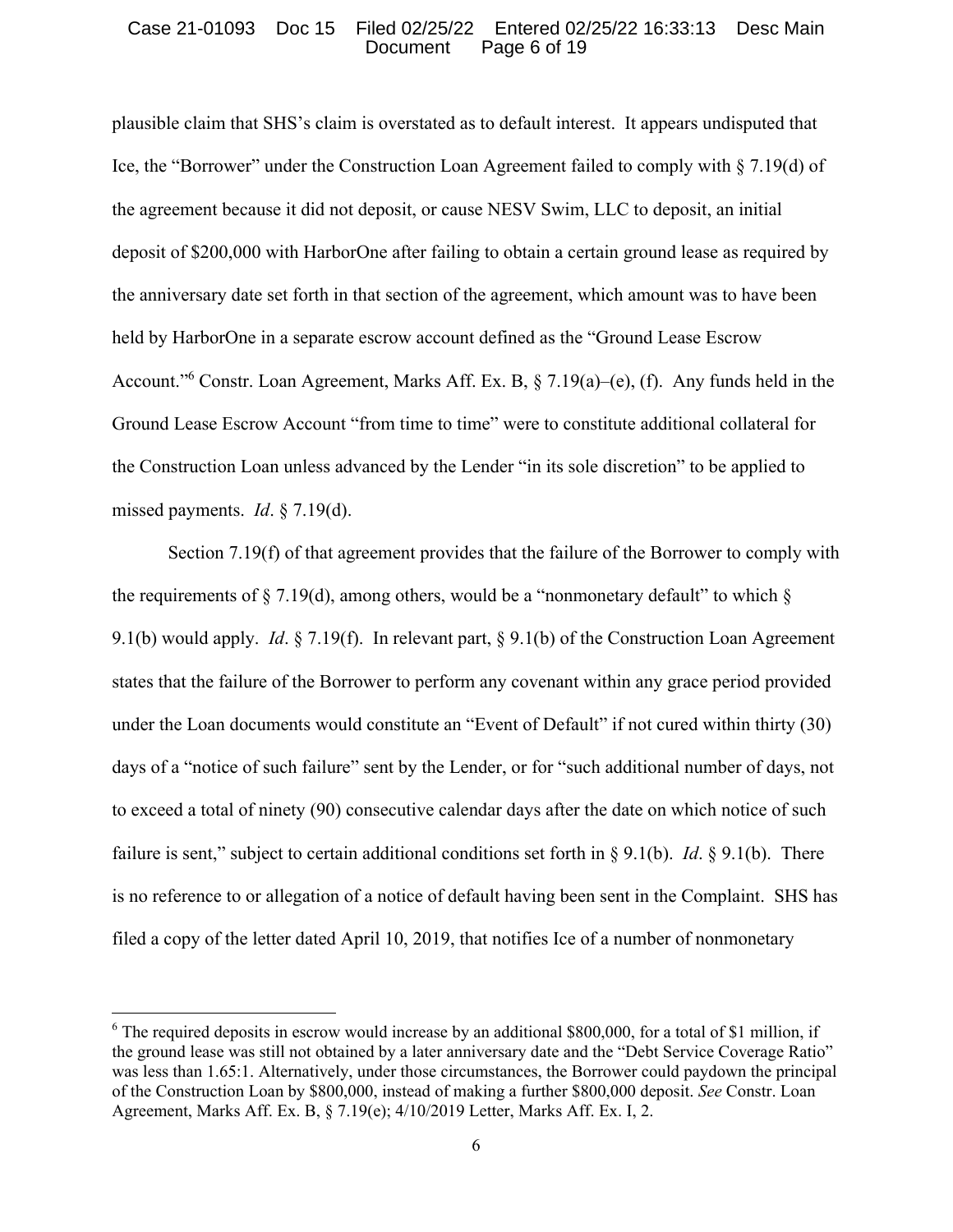#### Case 21-01093 Doc 15 Filed 02/25/22 Entered 02/25/22 16:33:13 Desc Main Document Page 7 of 19

defaults and asserts a right to default interest commencing March 1, 2017, based on the Borrower's default under § 7.19 of the Construction Loan Agreement for failure to make the \$200,000 initial deposit. 4/10/2019 Letter, Marks Aff. Ex. I, 2–3. In the letter, the "Lender agrees, as an accommodation to Borrower, not to demand payment of additional interest at the Default Rate from such date forward but nevertheless reserves its right to demand payment of the same and to pursue its remedies related thereto at a later date as it may determine to be advisable in its sole discretion." *Id*. 3. While the Debtors assert that this language clearly establishes an agreement by the Lender not to accrue default interest, it is unclear that the Lender had any right on that date to charge default interest based on the specific declared default, let alone retroactive to March 1, 2017. In its letter dated December 22, 2020, the Lender demanded payment of default interest that it asserted had accrued since March 1, 2019. 12/22/2020 Letter, Marks Aff. Ex. M.

 Section 5(a) of the Construction Note provides (in addition to any applicable late charges referenced in § 5(b)): "To the maximum extent permitted by applicable law, Principal, interest and other fees, charges, costs and expenses not paid when due shall accrue interest, payable on demand, from and after the date which is five (5) consecutive calendar days following the date when due until the date when actually paid at the Default Rate." Constr. Note, Marks Aff. Ex. D, § 5(a). It is unclear from the documents that the \$200,000 to have been paid into a Ground Lease Escrow Account constituted "Principal, interest [or] other fees, charges, costs and expenses" or that, if it did, default interest would only accrue on the \$200,000 to have been paid into escrow after proper notice upon an Event of Default.7 *Id*.

 $<sup>7</sup>$  HarborOne specifically acknowledged in the August 10, 2019 letter that as a temporary accommodation</sup> to the borrower monthly payments of principal were not provided for in invoices sent to the borrower after June 24, 2018, but that beginning with the July 24, 2019 Monthly Payment Date and on each Monthly Payment Date thereafter, each monthly payment shall now provide for payment of the Principal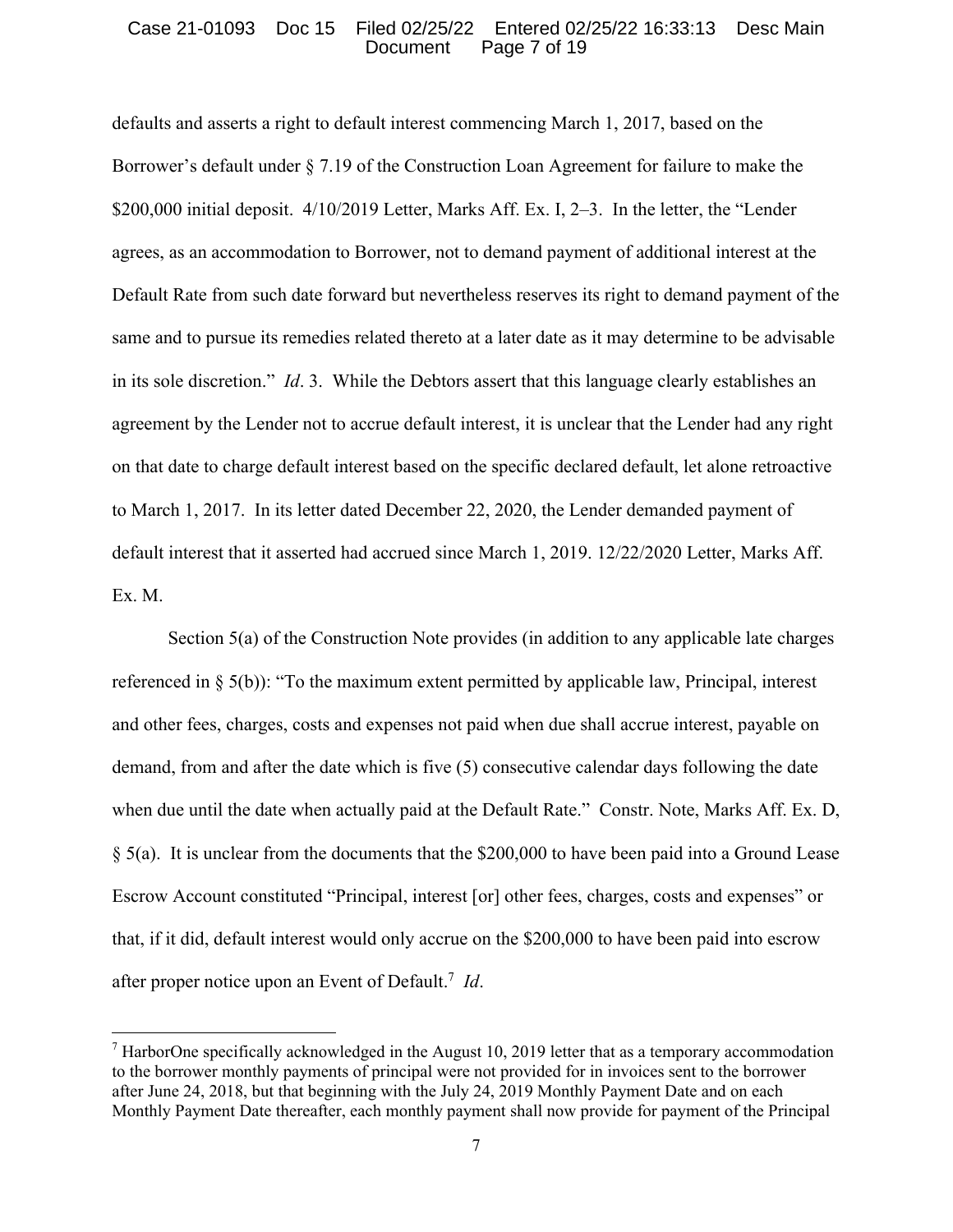#### Case 21-01093 Doc 15 Filed 02/25/22 Entered 02/25/22 16:33:13 Desc Main Document Page 8 of 19

 SHS argues that the occurrence of an Event of Default triggered acceleration of all amounts due under the Construction Note, and, as such, default interest would accrue on all outstanding amounts under that note. As discussed, an Event of Default may not have occurred until 30 days after April 10, 2019. Additionally, it is not clear from the terms of the Construction Note that the obligations thereunder would have been "automatically" accelerated upon an Event of Default. Section 6 of the Construction Note provides that the "entire unpaid Principal balance of this Note and all accrued and unpaid interest thereon and all other fees, charges, costs and expenses hereunder shall become immediately due and payable, without demand, at the sole option of Lender, upon the earlier of (a) the Maturity Date, or (b) the occurrence of any one or more of the Events of Default set forth in the Loan Agreement." *Id*. § 6. The Complaint does not allege that the Lender provided notice of any acceleration, and SHS provides no document, other than the December 22, 2020 letter, that could be construed as a notice of acceleration or a demand for payment of all amounts due under the Construction Note. The language of § 6 of the Construction Note arguably requires an act by the Lender to exercise its option to accelerate all indebtedness upon the occurrence of an Event of Default. *See Perry v. Wolaver*, 506 F.3d 48, 53–54 (1st Cir. 2007) (applying Maine law and rejecting creditor's assertion that late payment automatically accelerated note without notice as being expressly contradicted by the note at issue, which made acceleration an option creditor could affirmatively exercise in the event of a default and that creditor's conduct in sending a notice letter that only sought default rate interest and late fees made clear that creditor did not accelerate the note or reflect a belief by the creditor that the note had been automatically accelerated); *Beal Bank S.S.B. v. Krock*, 201 F.3d 426, 2000 WL 18959,  $*2$  (1st Cir. 2000) (unpublished table decision) (stating that "[a]n event of default

amount calculated with reference to the LIBOR Rate (as Borrower did not make an election to change the Interest Rate on the First Conversion Date) due on each such date." 4/10/2019 Letter 3.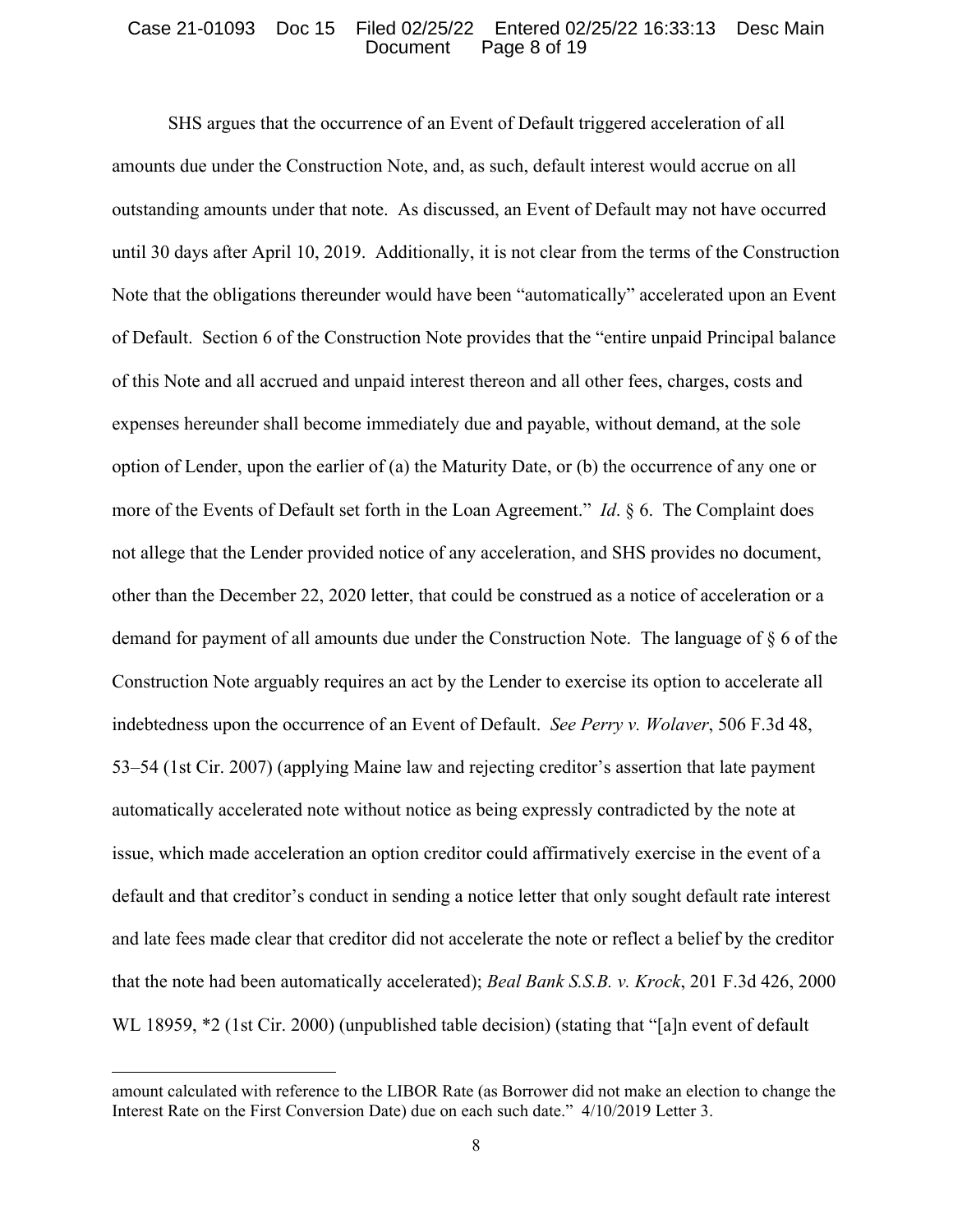## Case 21-01093 Doc 15 Filed 02/25/22 Entered 02/25/22 16:33:13 Desc Main Page 9 of 19

triggers acceleration, at the holder's option, but both the note and Massachusetts law require written notice first.") (citing *Clark v. Trumble*, 692 N.E.2d 74, 79 (Mass. App. Ct. 1998)); *Clark*, 692 N.E.2d 74, 79 (Mass. App. Ct. 1998) (contrasting self-executing acceleration clause, providing as an example, "[f]ailure to pay any instalment as the same becomes due shall render the entire obligation then due and payable," with acceleration clause including language that it is at "the *option* of the holder, which interjects the right of an election by the holder. This language generally requires the holder to take some action to accelerate maturity, such as making demand for payment or filing suit" (emphasis in original) (citations and internal quotations omitted)); *Butter v. Melrose Sav. Bank*, 435 N.E.2d 1057, 1057 (Mass. App. Ct. 1982) (determining that "[a]cceleration requires a positive act, but the act may consist of an unequivocal declaration by a mortgagee to a mortgagor that he is exercising the option.") (citations omitted). While inconsistent with the language that the obligations under the note will "become immediately due and payable, without demand," the discretion reserved by the Lender leaves open the question of whether the Lender exercised its "option." Constr. Note, § 6. SHS has not provided any document referenced in the Complaint that acknowledges that the obligations under the Construction Note were accelerated or is consistent with that position that would support its request for dismissal of Count I.

 SHS also argues that the Debtors have executed multiple waivers of the relief they now seek. These waiver arguments are unavailing. The common suretyship defense waivers and other waivers in the original loan documents do not operate to foreclose a claim or defense to a subsequent miscalculation of interest under the terms of the documents or a claim by a bankruptcy estate that a stated interest rate is unenforceable as an improper penalty under applicable law. Moreover, the acknowledgement of defaults provided in the First Omnibus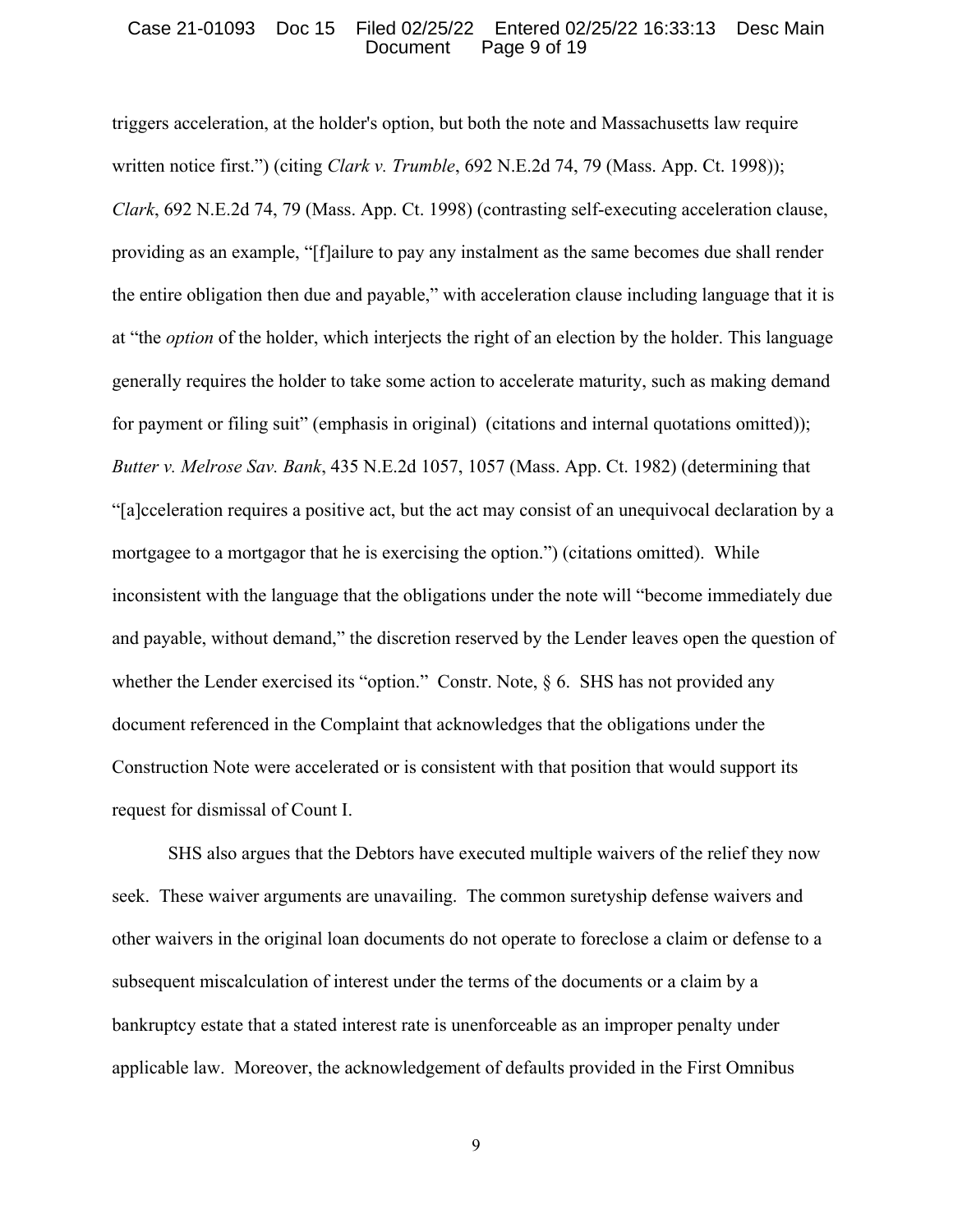## Case 21-01093 Doc 15 Filed 02/25/22 Entered 02/25/22 16:33:13 Desc Main Document Page 10 of 19

Construction Loan Amendment and the First Omnibus Term Loan Amendment dated as of July 24, 2020 only goes as far as providing an acknowledgement by the parties that, "as of the date [t]hereof, there have occurred and are continuing certain Events of Default" under the respective loan agreements. First Omnibus Constr. Loan Amend. Marks Aff. Ex. K, ¶ 19; First Omnibus Term Loan Amend. Marks Aff. Ex. L, ¶ 20. This does not have the preclusive effect asserted by SHS. Notably, those agreements do not recite or acknowledge that the Construction Note had been accelerated or that any default interest had accrued on either loan. Section 8.8 of those agreements reference a Subordination and Standstill Agreement to executed with a junior lender. That agreement is not part of the record. Commonly, such an agreement would reference the amounts outstanding with respect to the senior indebtedness as of the date of such an agreement. SHS does not contend that the Debtors acknowledged any amount of accrued default interest in that or any other document that is referenced in the Complaint. The Debtors' allegations that interest accrued with respect to each of the loans at the non-default contractual rate are supported by the December 31, 2020 account statements from HarborOne attached to the Complaint.

 The analysis of the Motion to dismiss Count I as it relates to SHS's claim to default interest on the Term Loan accruing from March 1, 2017 is largely the same as the Construction Loan. One difference is that the Term Loan appears to have matured on June 24, 2019, and the Lender gave notice to the of the failure to pay all amounts due on maturity by letter on August 2, 2019. *See* Term Loan Agreement § 1 and Term Note § 1 (both defining "Maturity Date" as "June 24, 2019, or such earlier date to which repayment of the Loan is accelerated pursuant to the terms of any of the Loan Documents"); 4/2/2019 Letter, Marks Aff. Ex. J. Subject to other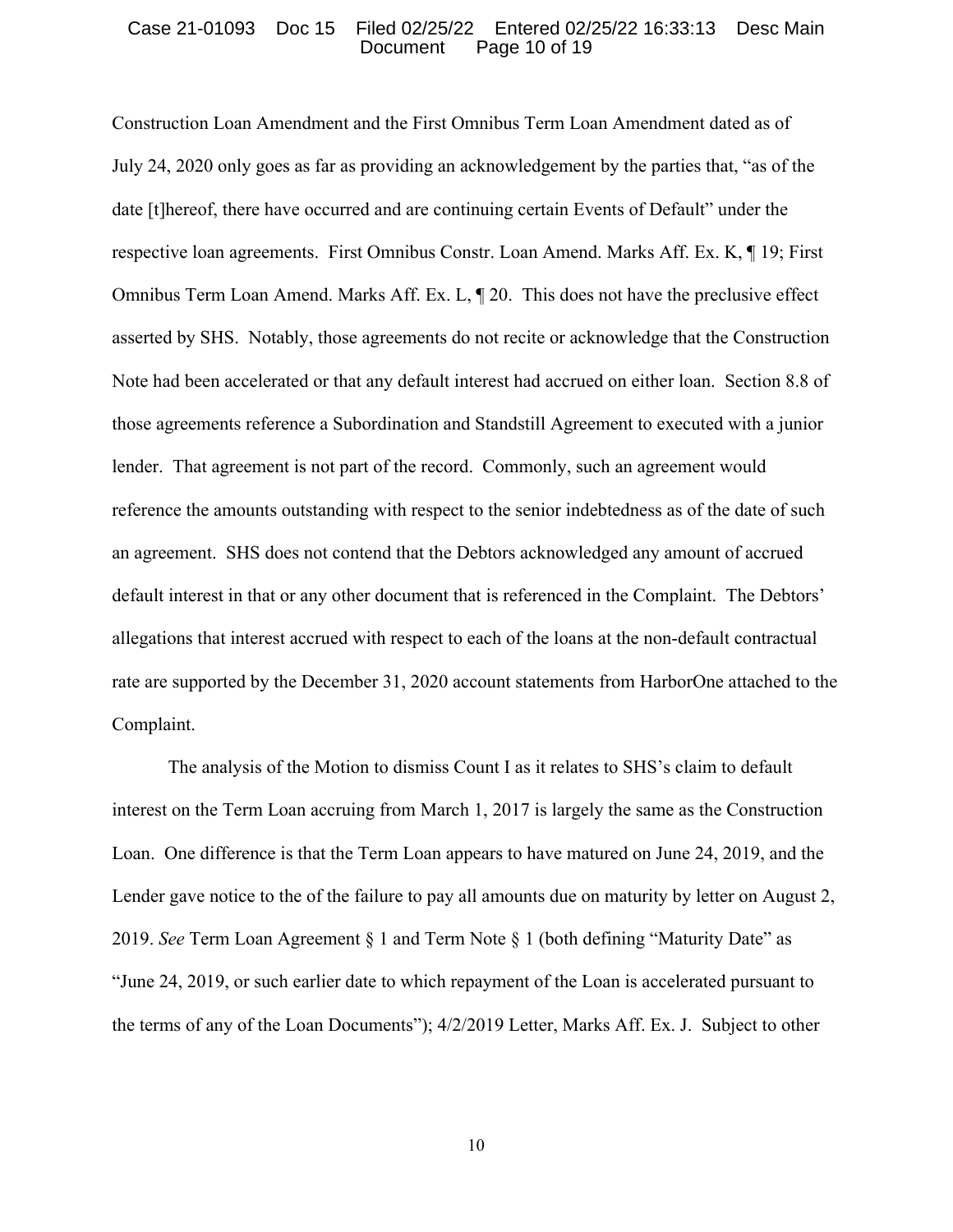#### Case 21-01093 Doc 15 Filed 02/25/22 Entered 02/25/22 16:33:13 Desc Main Document Page 11 of 19

"defenses" asserted by the Debtors, this could impact calculation of default interest after maturity.

Accepting the allegations of the Complaint as true, with reasonable inferences taken, and considering the Loan documents referenced by the Complaint and provided as Exhibits to the Marks Affidavit, Count I plausibly states a claim that SHS is not contractually entitled to some or all of the default interest that it asserts it is owed. Given that ruling, it is not necessary that I reach the issues of whether the alternative theories for relief alluded to in Count I state a claim upon which I may grant relief, but the Complaint does contain sufficient allegations to state a claim with respect to the other bases for declaratory relief as well, with one exception discussed below that may be cured by amendment.

 With respect to the Debtor's assertion that, even if SHS had a contractual claim for default interest accruing as of March 1, 2017, HarborOne "agreed" not to demand the payment of default interest for some or all of the claimed accrual periods prior to its assignment of the loan to SHS, the text of the initial default letters sent by HarborOne do not sufficiently controvert these allegations such that the claims should be dismissed. In the April 10, 2019 default letter relating to the Construction Loan, HarborOne agreed, "as an accommodation to Borrower, not to demand payment of additional interest at the Default Rate from such date forward but nevertheless reserve[d] its right to demand payment of the same and to pursue its remedies related thereto at a later date as it may determine to be advisable in its sole discretion." 4/10/2019 Letter 3. The Lender's reservation of "its right to demand payment of the same" is not clear as to whether the Lender was reserving its right to revoke its accommodation and demand default interest accruing at some future date or demand payment of amounts the Lender asserted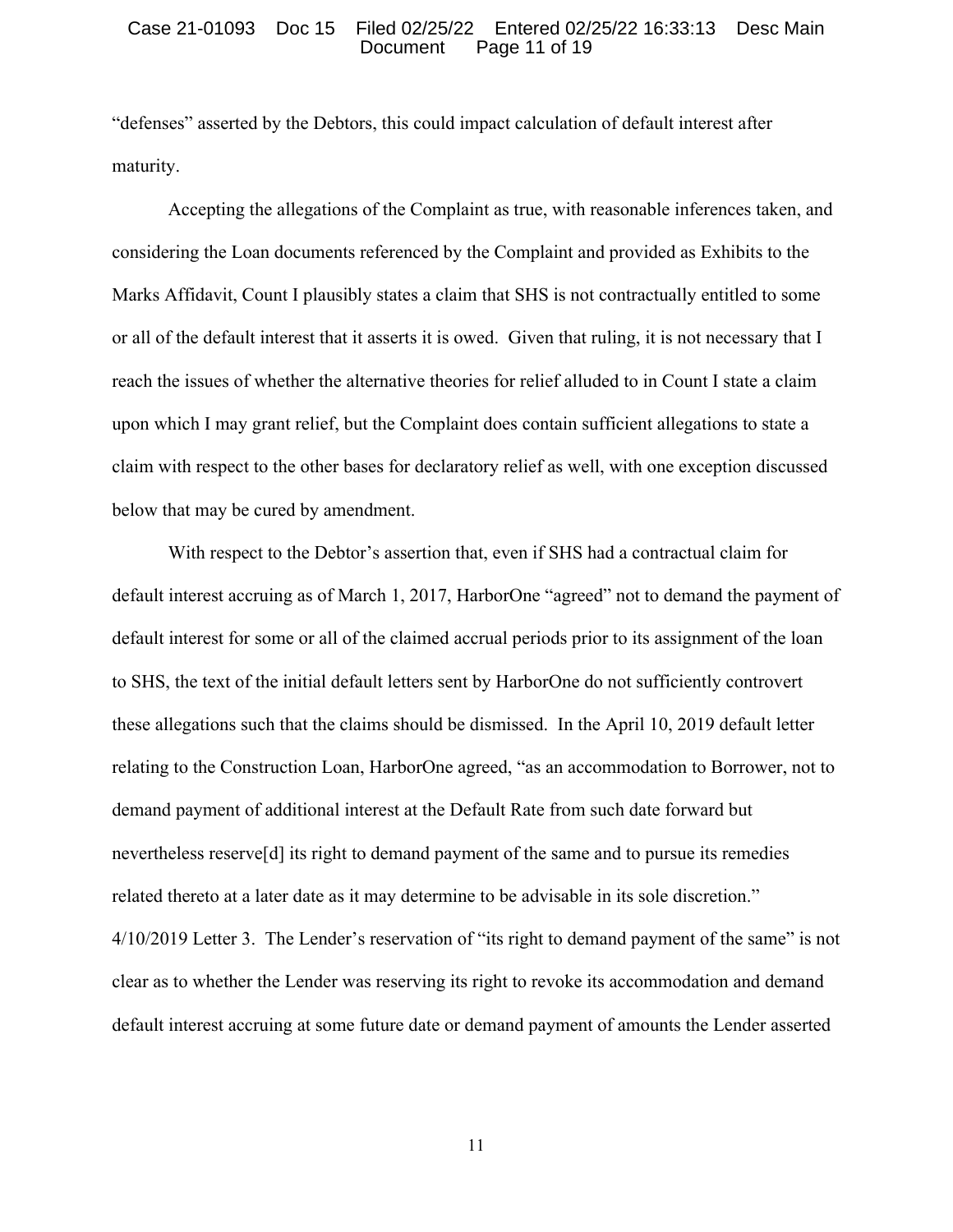had accrued from March 1, 2017. Similarly, in the August 2, 2019 default letter relating to the Term Loan, HarborOne agreed:

as an accommodation to Borrower and expressly subject to the provisions of this and the next paragraphs, until further notice (a) to continue to accept payments from Borrower and, in accordance with Section 17 of the Note, to apply the same to the amounts due and owing from Borrower to Lender in such manner (as between principal, interest, and other charges due on the Loan as well as timing) as Lender may determine, in its sole and absolute discretion, and (b) not to demand payment of additional interest at the Default Rate. Lender nevertheless reserves its right to revoke the aforementioned accommodation, to demand payment of [sic] in full (together with interest at the Default Rate), and to pursue its rights and remedies related thereto at a later date as it may determine to be advisable in its sole and absolute discretion.

4/2/2019 Letter 2. Again, because of the apparent omission of words following "payment of" and failure to state the date from which default interest would accrue, the language of the letter is ambiguous. Notably, in each of the letters, the paragraph following the default rate accommodation language states that the Lender was not waiving any rights or remedies. *See* 4/2/2019 Letter 2; 4/10/2019 Letter 3. It is not necessary that I rule on the proper interpretation of these letters to determine that the language of these letters alone is not sufficient to overcome the broader allegations in the Complaint in considering a motion to dismiss.

 As to the Debtors' assertion that the claimed 18% default interest rate is unenforceable under applicable law as a penalty, the parties appear to agree that under Massachusetts law, a default interest clause operates as a liquidated damages provision, "enforceable . . . under the theory that they compensate the lender for damages it would incur if the borrower defaulted." *In re Charles St. African Methodist Episcopal Church of Bos*., 481 B.R. 1, 10 (Bankr. D. Mass. 2012) ("In re Charles St."), *aff'd sub nom. OneUnited Bank v. Charles St. Afr. Methodist Episcopal Church of Bos.*, 501 B.R. 1 (D. Mass. 2013) (citing *Cummings Properties, LLC v. Nat'l Commc'ns Corp.*, 449 Mass. 490, 494, 869 N.E.2d 617 (2007)). "A liquidated damages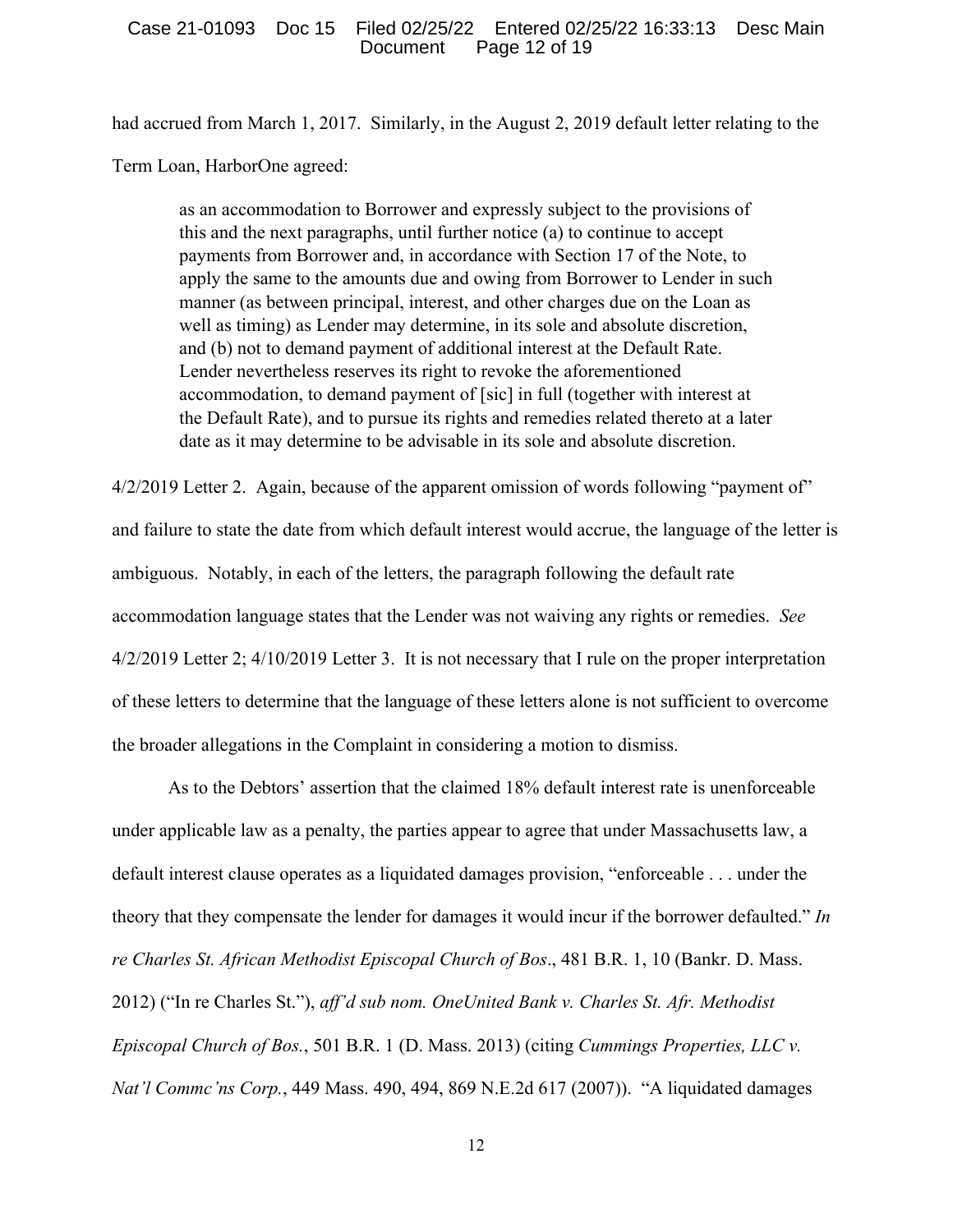## Case 21-01093 Doc 15 Filed 02/25/22 Entered 02/25/22 16:33:13 Desc Main Document Page 13 of 19

provision will usually be enforced provided two criteria are satisfied: first, that at the time of contracting the actual damages flowing from a breach were difficult to ascertain; and second, that the sum agreed on as liquidated damages represents a 'reasonable forecast of damages expected to occur in the event of a breach.'" *NPS, LLC v. Minihane*, 451 Mass. 417, 420, 886 N.E.2d 670, 673 (2008) (quoting *Cummings Properties, LLC*, 449 Mass. at 494); *accord Prudential Ins. Co. of Am. v. SW Bos. Hotel Venture, LLC (In re SW Bos. Hotel Venture, LLC)*, 748 F.3d 393, 414 (1st Cir. 2014) (quoting *NPS, LLC*, 451 Mass. at 420, 886 N.E.2d at 673). In argument and briefing the Debtors state that, considering that late charges are also provided under the respective promissory notes, the 18% default interest rate is grossly disproportionate to any possible estimation of actual damages arising from a default. In the Complaint, the Debtors allege that the "dramatic disparity between the rates of Default Rate (not less than 18%) and the non-default interest under the Notes (3.64% as of December 22, 2020) demonstrates that the Default Rate was not a reasonable forecast of damages, and is instead an unenforceable penalty." Compl. ¶ 63 (citing *In re Charles St.*, 481 B.R. at 12–13). SHS argues that "the Debtors fail to allege (plausibly or otherwise) that the actual damages flowing from a breach of the Loans were easily ascertained, nor do they provide any allegations articulating a reasonable estimate of damages from which this Court could conclude the damages sought were grossly disproportionate." SHS's Memo. of Law (Dkt. No. 5), 14–15. While on notice of the of the claim, SHS is correct that the Complaint does not contain sufficient specific allegations necessary to support of that claim that the default rate is unenforceable as a liquidated damages provision. This claim will be dismissed unless cured by amendment.

 Turning to the allegations that the Lender's demand for the payment of default interest was made after assignment of the loans to SHS, SHS has submitted certain allonges to the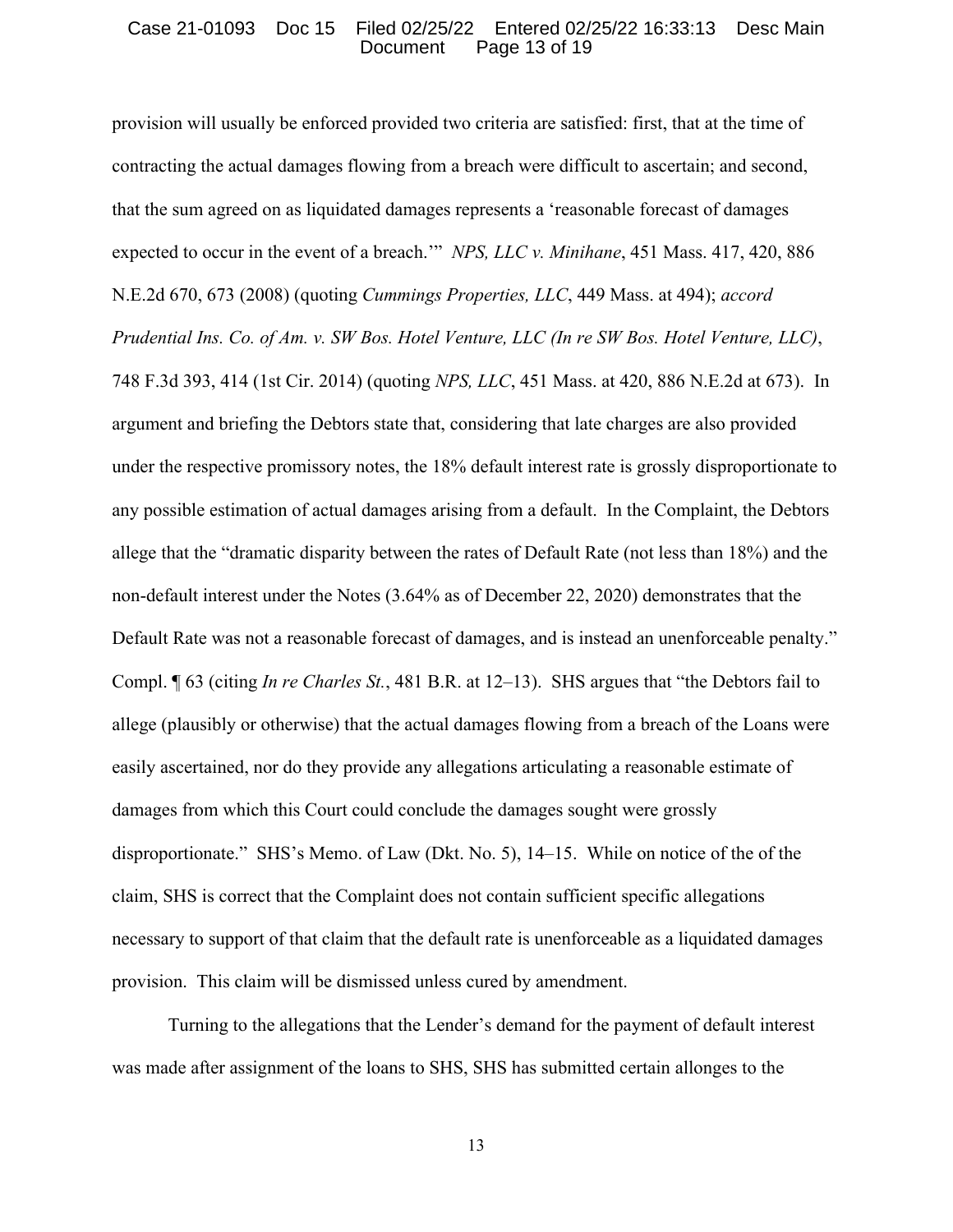#### Case 21-01093 Doc 15 Filed 02/25/22 Entered 02/25/22 16:33:13 Desc Main Document Page 14 of 19

Construction and Term Notes that it contends demonstrate that the Loans were assigned after the demands were made. Allonge to Constr. Note, Marks Aff. Ex O; Allonge to Term Note, Marks Aff. Ex. P. While the dates may suggest that conclusion, such documents were not referenced in the Complaint and there remains a factual dispute that may not be resolved in the context of a motion to dismiss – although likely to be resolved on summary judgment or by agreement.<sup>8</sup>

Finally, the Debtors assert that the default interest provisions of the Construction Note and Term Note are not enforceable because they violate Mass. Gen. Laws ch. 271, § 49. The Massachusetts criminal usury statute, Mass. Gen. Laws ch. 271, § 49, "prohibits the charging of interest greater than 20% per annum unless one first informs the attorney general that one intends to charge such a rate." *In re Rolfe*, 25 B.R. 89, 94 (Bankr. Mass. 1982) (citing Mass. Gen. Laws ch. 271 § 49). The 20% allowable cap on interest includes default interest charges, even though a debtor could avoid such charges "by discharging their debts in a timely manner." *Begelfer v. Najarian*, 409 N.E.2d 167, 173 (Mass. 1980); *see also In re Loucheschi LLC*, 471 B.R. 777, 781 (Bankr. D. Mass. 2012) (concluding that "the allowable cap on interest and expenses extends beyond the contract rate of interest and includes, among other charges, sums paid or to be paid for brokerage, recording fees, and forbearance to enforce payment[s]" and recognizing that the Supreme Judicial Court of Massachusetts in *Begelfer v. Najarian*, "ruled emphatically that default charges are includable.").

 Some courts have held that where interest may compound on accrued interest, "the nature of compounded interest sooner or later take the effective rate of interest above the 20% rate." *In re Rolfe*, 25 B.R. at 94. The Debtors allege "Section 5(a) in each of the Notes violates the usury statute and is unenforceable because, among other things, it provides for the accrual of interest

<sup>8</sup> *See* note 5, *supra*, regarding the consideration of the allonges in the context of the Motion.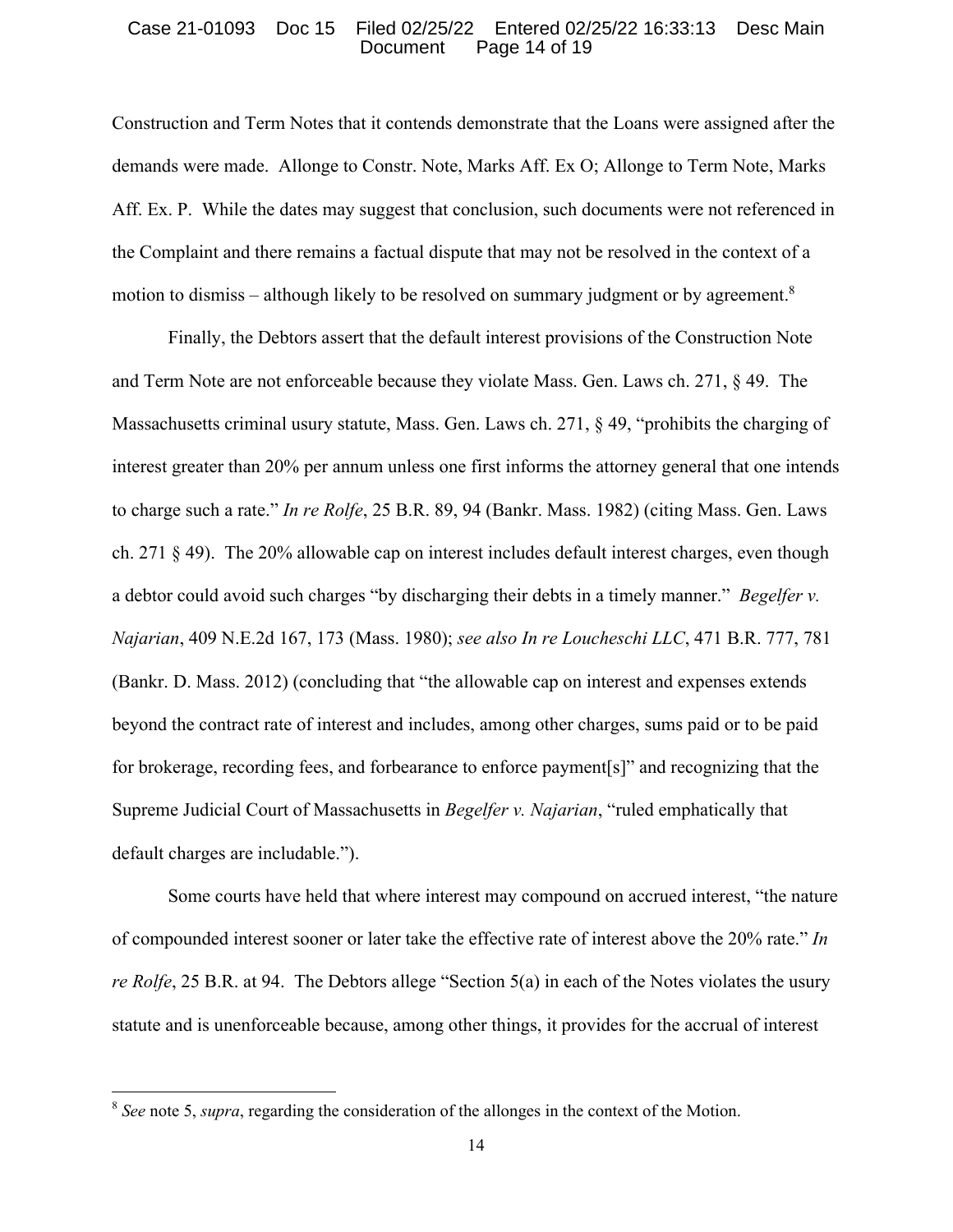## Case 21-01093 Doc 15 Filed 02/25/22 Entered 02/25/22 16:33:13 Desc Main Document Page 15 of 19

on interest (i.e., compound interest)." Compl. § 75 (citing *In re Rolfe*, 25 B.R. at 94). Section 13 of each of the promissory notes is a savings clause that limits interest to be charged to the legal limit. The Debtors do not specifically allege that SHS has actually charged or claimed interest at a rate that would violate Mass. Gen. Laws ch. 271, § 49—only that, without addressing the savings clause, the promissory notes "provide for" interest that through compounding would exceed the usury rate. Compl. ¶¶ 75, 81. This claim will be dismissed unless cured by amendment.

## B. Count II (Equitable Subordination)

Count II of the Complaint asserts a claim for equitable subordination under  $\S 510(c).$ <sup>9</sup> The First Circuit Court of Appealshas adopted the following test to determine whether a claim should be equitably subordinated: "'(i) "[t]he claimant must be found to have engaged in inequitable conduct[;] (ii) "[t]he misconduct must have either resulted in injury to creditors or given the claimant an unfair advantage[;]" (iii) "[e]quitable subordination of the claim must not be in conflict with the provisions of federal bankruptcy law.'" *In re 604 Columbus Ave. Realty Tr.*, 968 F.2d 1332, 1353 (1st Cir. 1992) (quoting *In re Mobile Steel Co.*, 563 F.2d 692, 699–700 (5th Cir.1977): *see also Merrimac Paper Co. v. Harrison (In re Merrimac Paper Co.)*, 420 F.3d 53, 59 (1st Cir. 2005) (noting that "[t]his court has adopted *Mobile Steel* as the gold standard for section 510(c) cases") (citations omitted). "'Misconduct is a prerequisite and determined on a case-by-case basis and conduct that shocks the conscience of the court is required.'" *Baldiga v. Moog, Inc. (In re Comprehensive Power, Inc.)*, 578 B.R. 14, 29 (Bankr. D. Mass. 2017) (quoting

<sup>&</sup>lt;sup>9</sup> Similar to its objection to Count I, SHS asserted a procedural argument that Count II was premature because SHS had not filed a proof of claim at the time that the Debtors filed the Complaint. Subsequently, SHS filed a proof of claim.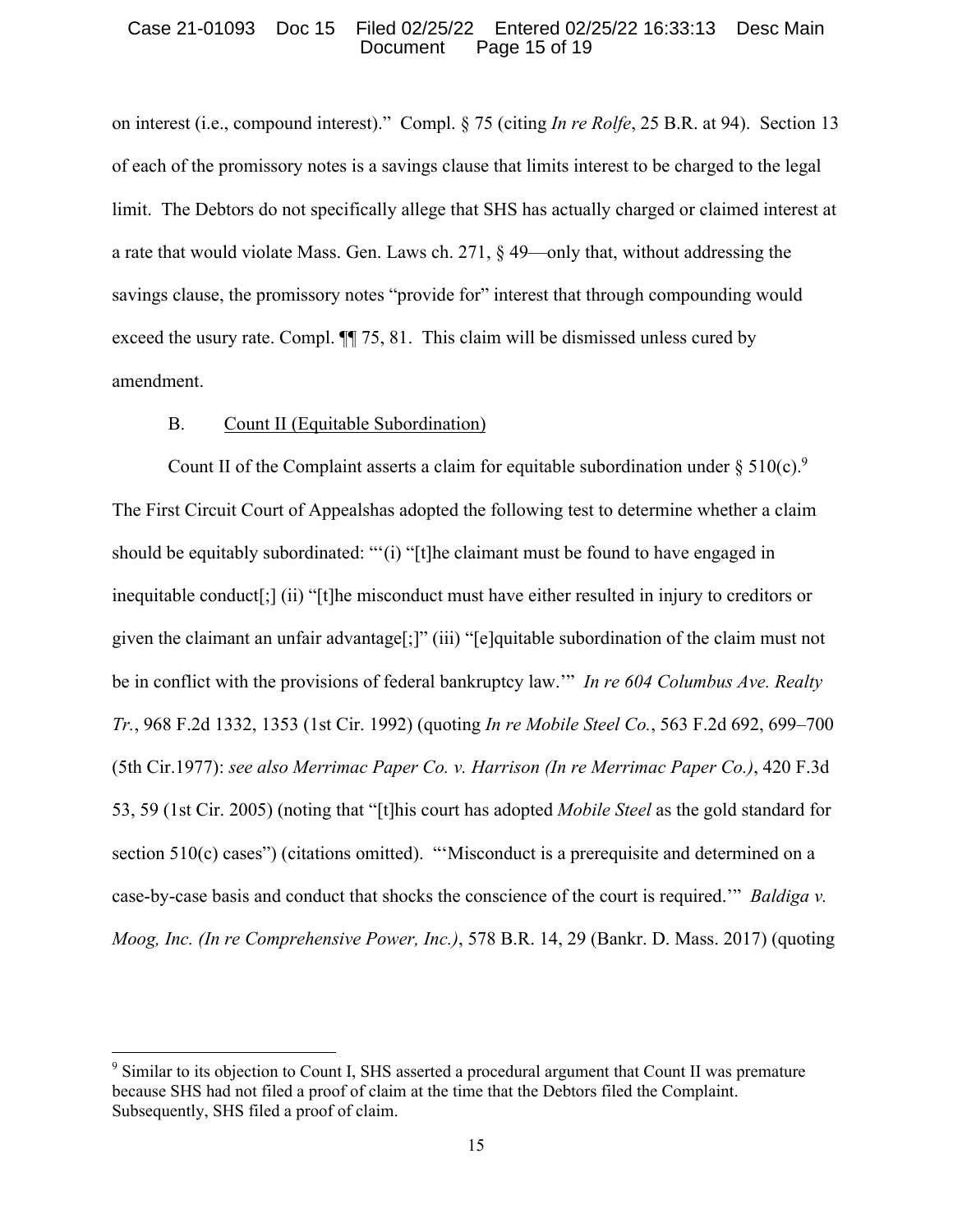## Case 21-01093 Doc 15 Filed 02/25/22 Entered 02/25/22 16:33:13 Desc Main Document Page 16 of 19

*In re Wolverine, Proctor & Schwartz, LLC*, 447 B.R. 1, 44 (Bankr. D. Mass. 2011) (internal citations omitted)).

In the Complaint, the Debtors allege that SHS acquired the Loans for the purpose of obtaining the properties of the Debtors and instructed HarborOne to demand payment of default interest to which it was not entitled as a means to forward its acquisition strategy and leverage the Debtors. Compl. ¶¶ 49–50, 84–91. The Debtors allege that the result of SHS's aggressive tactics was that "[c]ustomers and vendors refused to pay deposits or extend credit to Ice. As a result, Ice lost considerable revenues." Compl. ¶ 50. The Debtors allege that the actions of SHS gave it an unfair advantage and harmed the Debtors and their creditors by forcing the Debtors into bankruptcy, resulting in significant administrative expenses that will prejudice unsecured creditors, and negatively impacting "rink operations" and possible transactions that would benefit the Debtors estate. *Id*. ¶¶ 90–91. While somewhat conclusory, these allegations have enough heft to state a claim for plausible relief.

The Debtors also allege that conduct of their former attorney should be imputed to the HarborOne (because he was also Chairman its Board) and that their former attorney engaged in misconduct when he did not take any action to stop what the Debtors characterize as acquiescence by HarborOne to the demands of SHS that HarborOne improperly demand payment of default interest or an amendment of the loan documents that would permit an assignment to SHS. Compl. ¶¶ 18–22. While certainly more attenuated than the other equitable subordination allegations, and less likely to be supported by an evidentiary record, these allegations also state a claim for plausible relief that would allow discovery on this claim.

# C. Counts III – V (Avoidance and Recovery of Fraudulent Transfers)

Prior to July 24, 2020, the Debtors allege that Land East's assets were unencumbered and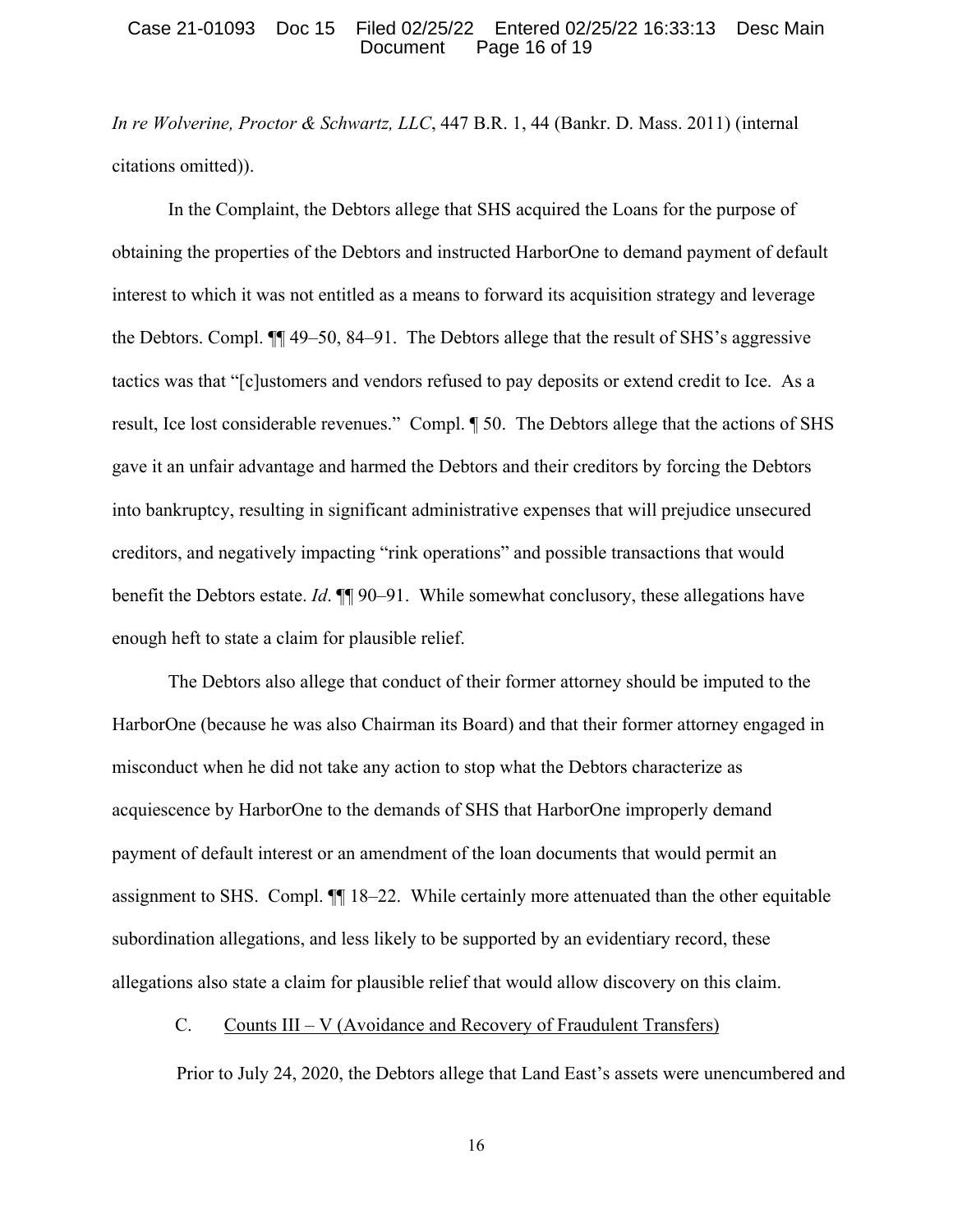#### Case 21-01093 Doc 15 Filed 02/25/22 Entered 02/25/22 16:33:13 Desc Main Document Page 17 of 19

that, on or about July 24, 2020, Land East executed the following agreements referenced in the Complaint: (i) the Land East Guaranty, (ii) the Land East Mortgage, (iii) the Assignment of Leases and Rents, (iv) the Environmental Indemnity Agreement, (v) the First Omnibus Construction Loan Amendment, (vi) the First Omnibus Term Loan Amendment , and (vii) a UCC-1 to HarborOne (collectively, the "Land East Agreements"). The Debtors assert that the execution of the Land East Agreements in favor of HarborOne and its successors and assigns constituted transfers that are avoidable as fraudulent transfers under Mass. Gen. Laws ch. 109A, §§ 5, 6 and § 548 of the Bankruptcy Code, and that Land East may recover the transferred property under  $\S$  550, for the benefit of its estate pursuant to  $\S$  551.<sup>10</sup> Compl. III 107–148. The Debtors allege that "HarborOne advanced no funds to or for the benefit of Land East[,]" Compl. ¶ 117, "[t]he Debtors received little or no consideration in exchange for their agreements to amend Loan Agreements and provide additional collateral to HarborOne[;]" and that "[t]he First Omnibus Amendment did not include a waiver of any defaults or an agreement by HarborOne to forbear from exercising any of its rights and remedies in connection with the Loans[,]" *Id*. ¶ 34. SHS contends that the loan documents show that Land East received consideration in exchange for granting a mortgage to secure the Construction Note and Term Note because all of the Debtors, including Land East, received the benefit of additional junior financing and other concessions. The adequacy of non-monetary consideration is a question of fact that cannot be determined in the context of a motion to dismiss.

SHS also contends that § 544(b) would only permit the Debtors to avoid transfers or transactions of the debtor voidable that would be avoidable by an actual creditor under applicable

<sup>&</sup>lt;sup>10</sup> While the allegations are made collectively by the Debtors, the prayer for relief clearly states that Land East requests that judgment enter in its favor.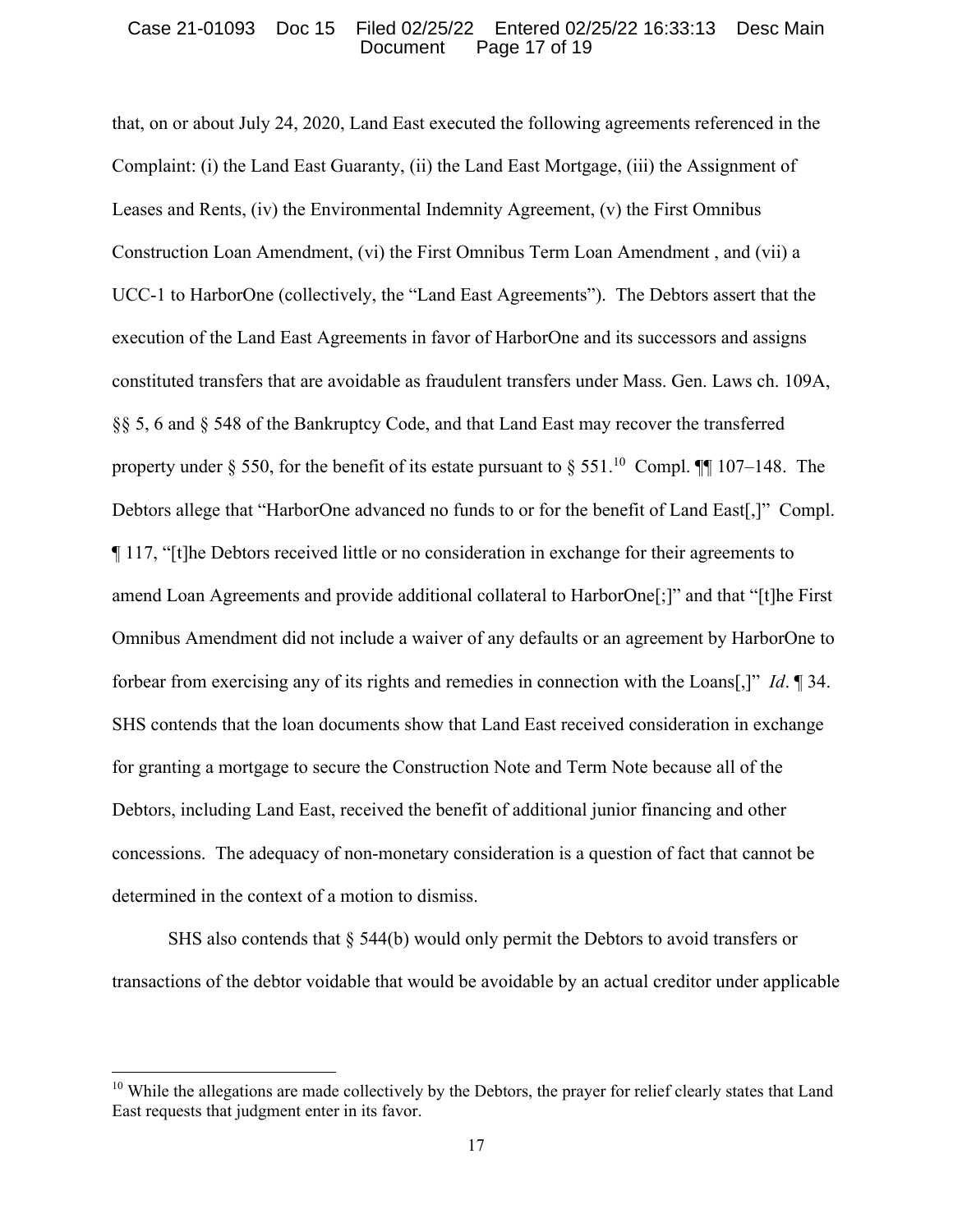## Case 21-01093 Doc 15 Filed 02/25/22 Entered 02/25/22 16:33:13 Desc Main Document Page 18 of 19

law. *See generally*, 11 U.S.C. § 544; *Lassman v. Sergio (In re Sergio)*, 552 B.R. 9, 19 (Bankr. D. Mass. 2016) ("If there are no creditors against whom the transfer is voidable under applicable law, the trustee is powerless to act under section 544(b)") (quoting *Indus., Commercial Elec. Inc. v. Babineau (In re Indus., Commercial Elec., Inc.)*, Nos. 02–45451–JBR, 02–4591–JBR, 2004 WL 1354530, at  $*$ 5 (Bankr. D. Mass. Apr. 7, 2004)). The same is true for the underlying state law claims pursuant to which these transfers may be avoidable through § 544—Mass. Gen. Laws ch. 109A, §§ 5 & 6, each of which requires a claim in favor of creditors which arose before or after the transfer (§ 5) or before the transfer (§ 6). The Complaint does not allege the identity of any specific creditor of Land East, but contains allegations that are sufficient and can be tested through discovery. *See* Compl. ¶ 123 ("Prior to and after such Transfers, a claim arose in favor of a creditor of Land East."); *Id*. ¶ 134 ("Prior to the Transfers, a claim had arisen in favor of a creditor of [] Land East.")

The Complaint alleges that Land East "was made insolvent" or left with unreasonably small capital as a result of the mortgage granted to the Lender. Compl.  $\P\P$  125–127, 135, 143– 144. The Complaint contains no allegations regarding solvency other than conclusory allegations tracking the elements of the claims. The Debtors have made no allegations regarding the value of Land East's assets, debts, or capital requirements. *See generally*, Compl.; *see also, e.g., Foisie v. Worcester Polytechnic Inst.*, 967 F.3d 27, 51–52 (1st Cir. 2020) (finding insolvency plausibly alleged where approximate assets before the transfer were alleged and compared to the amounts of the allegedly fraudulent transfers and debt purportedly owed to the creditor; concluding it is at least plausible that aggregate transfers consumed substantially all of transferor's assets and left him insolvent); *Butler v. Wojtkun (In re Wojtkun)*, 534 B.R. 435, 454 (Bankr. D. Mass. 2015) (finding insolvency plausibly alleged where debtor's assets and debts